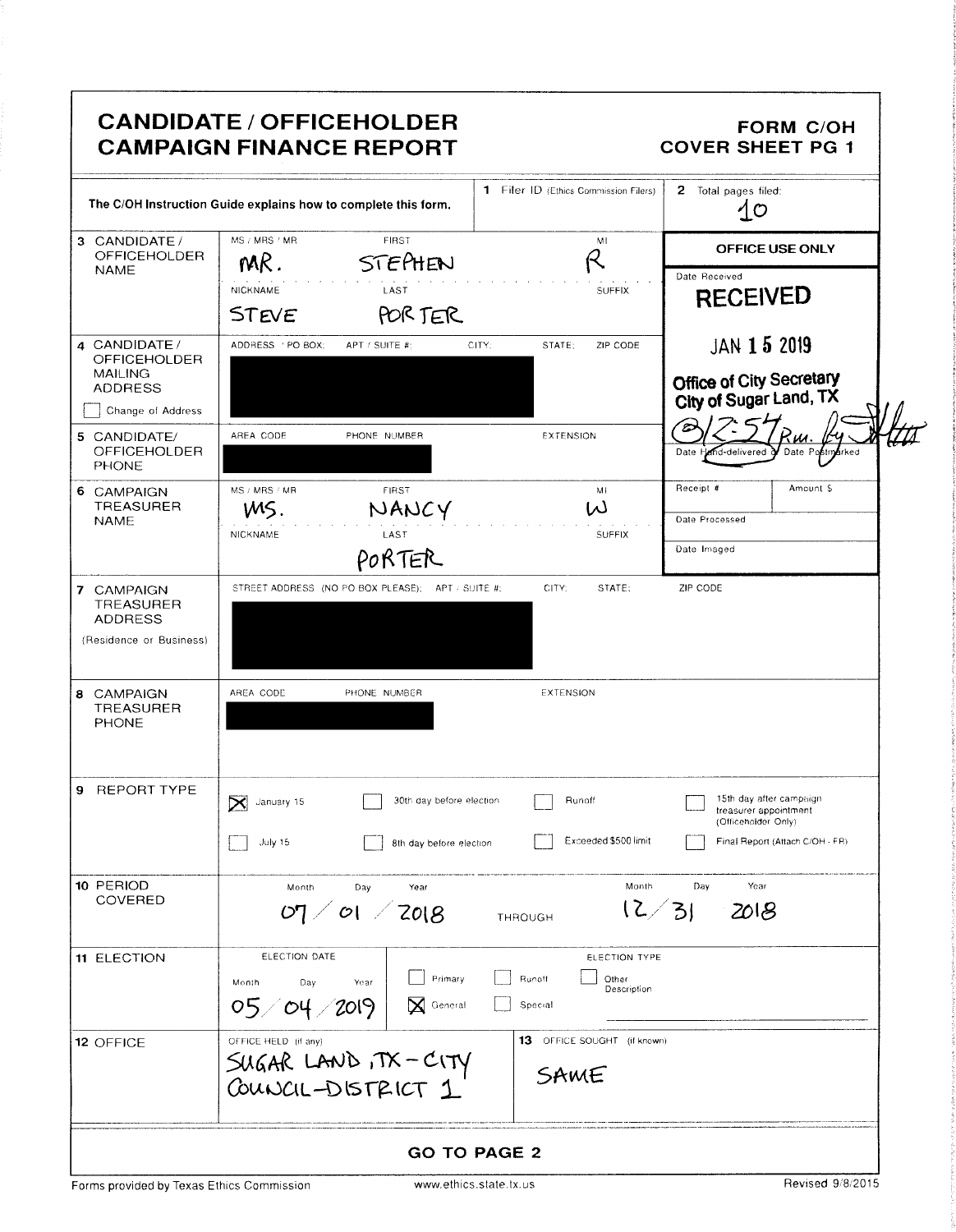## CANDIDATE / OFFICEHOLDER<br>CAMPAIGN FINANCE REPORT CAMPAIGN FINANCE REPORT CAMPAIGN FINANCE REPORT

| COMMITTEE NAME<br>COMMITTEE TYPE<br>GENERAL<br><b>COMMITTEF ADDRESS</b><br>SPECIFIC<br>COMMITTEE CAMPAIGN TREASURER NAME<br><b>Additional Pages</b><br>COMMITTEE CAMPAIGN TREASURER ADDRESS<br><b>17 CONTRIBUTION</b><br>1.<br>TOTAL POLITICAL CONTRIBUTIONS OF \$50 OR LESS (OTHER THAN<br>S<br><b>TOTALS</b><br>PLEDGES, LOANS, OR GUARANTEES OF LOANS), UNLESS ITEMIZED<br>2.<br><b>TOTAL POLITICAL CONTRIBUTIONS</b><br>HOO.OO<br>(OTHER THAN PLEDGES, LOANS, OR GUARANTEES OF LOANS)<br><b>EXPENDITURE</b><br>3.<br>TOTAL POLITICAL EXPENDITURES OF \$100 OR LESS.<br>\$<br><b>TOTALS</b><br>UNLESS ITEMIZED<br>\$426.54<br><b>TOTAL POLITICAL EXPENDITURES</b><br>4.<br><b>CONTRIBUTION</b><br>5.<br>TOTAL POLITICAL CONTRIBUTIONS MAINTAINED AS OF THE LAST DAY<br>\$15,336.93<br>\$20,000.00<br><b>BALANCE</b><br>OF REPORTING PERIOD<br><b>OUTSTANDING</b><br>6.<br>TOTAL PRINCIPAL AMOUNT OF ALL OUTSTANDING LOANS AS OF THE<br><b>LOAN TOTALS</b><br>LAST DAY OF THE REPORTING PERIOD<br>18 AFFIDAVIT<br>I swear, or affirm, under penalty of perjury, that the accompanying report is<br>true and correct and includes all information required to be reported by me<br>under Title 15, Election Code.<br>THOMAS HERCULES HARRIS III<br>Notary ID # 126517278<br><b>My Commission Expires</b><br>May 13, 2020<br>Signature of Candidate or Officeholder<br>AFFIX NOTARY STAMP / SEALABOVE<br>STEPHEN R. PORTER $(ST E \> )$ <sub>, this the</sub><br>Sworn to and subscribed before me, by the said | $SIEP$ HEN R. (STEVE)<br>ORTER<br><b>16 NOTICE FROM</b><br>POLITICAL<br>COMMITTEE(S) | THIS BOX IS FOR NOTICE OF POLITICAL CONTRIBUTIONS ACCEPTED OR POLITICAL EXPENDITURES MADE BY POLITICAL COMMITTEES TO<br>SUPPORT THE CANDIDATE / OFFICEHOLDER. THESE EXPENDITURES MAY HAVE BEEN MADE WITHOUT THE CANDIDATE'S OR OFFICEHOLDER'S<br>KNOWLEDGE OR CONSENT. CANDIDATES AND OFFICEHOLDERS ARE REQUIRED TO REPORT THIS INFORMATION ONLY IF THEY RECEIVE NOTICE |  |  |
|-----------------------------------------------------------------------------------------------------------------------------------------------------------------------------------------------------------------------------------------------------------------------------------------------------------------------------------------------------------------------------------------------------------------------------------------------------------------------------------------------------------------------------------------------------------------------------------------------------------------------------------------------------------------------------------------------------------------------------------------------------------------------------------------------------------------------------------------------------------------------------------------------------------------------------------------------------------------------------------------------------------------------------------------------------------------------------------------------------------------------------------------------------------------------------------------------------------------------------------------------------------------------------------------------------------------------------------------------------------------------------------------------------------------------------------------------------------------------------------------------------------------|--------------------------------------------------------------------------------------|-------------------------------------------------------------------------------------------------------------------------------------------------------------------------------------------------------------------------------------------------------------------------------------------------------------------------------------------------------------------------|--|--|
|                                                                                                                                                                                                                                                                                                                                                                                                                                                                                                                                                                                                                                                                                                                                                                                                                                                                                                                                                                                                                                                                                                                                                                                                                                                                                                                                                                                                                                                                                                                 |                                                                                      |                                                                                                                                                                                                                                                                                                                                                                         |  |  |
|                                                                                                                                                                                                                                                                                                                                                                                                                                                                                                                                                                                                                                                                                                                                                                                                                                                                                                                                                                                                                                                                                                                                                                                                                                                                                                                                                                                                                                                                                                                 |                                                                                      |                                                                                                                                                                                                                                                                                                                                                                         |  |  |
|                                                                                                                                                                                                                                                                                                                                                                                                                                                                                                                                                                                                                                                                                                                                                                                                                                                                                                                                                                                                                                                                                                                                                                                                                                                                                                                                                                                                                                                                                                                 |                                                                                      |                                                                                                                                                                                                                                                                                                                                                                         |  |  |
|                                                                                                                                                                                                                                                                                                                                                                                                                                                                                                                                                                                                                                                                                                                                                                                                                                                                                                                                                                                                                                                                                                                                                                                                                                                                                                                                                                                                                                                                                                                 |                                                                                      |                                                                                                                                                                                                                                                                                                                                                                         |  |  |
|                                                                                                                                                                                                                                                                                                                                                                                                                                                                                                                                                                                                                                                                                                                                                                                                                                                                                                                                                                                                                                                                                                                                                                                                                                                                                                                                                                                                                                                                                                                 |                                                                                      |                                                                                                                                                                                                                                                                                                                                                                         |  |  |
|                                                                                                                                                                                                                                                                                                                                                                                                                                                                                                                                                                                                                                                                                                                                                                                                                                                                                                                                                                                                                                                                                                                                                                                                                                                                                                                                                                                                                                                                                                                 |                                                                                      |                                                                                                                                                                                                                                                                                                                                                                         |  |  |
|                                                                                                                                                                                                                                                                                                                                                                                                                                                                                                                                                                                                                                                                                                                                                                                                                                                                                                                                                                                                                                                                                                                                                                                                                                                                                                                                                                                                                                                                                                                 |                                                                                      |                                                                                                                                                                                                                                                                                                                                                                         |  |  |
|                                                                                                                                                                                                                                                                                                                                                                                                                                                                                                                                                                                                                                                                                                                                                                                                                                                                                                                                                                                                                                                                                                                                                                                                                                                                                                                                                                                                                                                                                                                 |                                                                                      |                                                                                                                                                                                                                                                                                                                                                                         |  |  |
|                                                                                                                                                                                                                                                                                                                                                                                                                                                                                                                                                                                                                                                                                                                                                                                                                                                                                                                                                                                                                                                                                                                                                                                                                                                                                                                                                                                                                                                                                                                 |                                                                                      |                                                                                                                                                                                                                                                                                                                                                                         |  |  |
|                                                                                                                                                                                                                                                                                                                                                                                                                                                                                                                                                                                                                                                                                                                                                                                                                                                                                                                                                                                                                                                                                                                                                                                                                                                                                                                                                                                                                                                                                                                 |                                                                                      |                                                                                                                                                                                                                                                                                                                                                                         |  |  |
|                                                                                                                                                                                                                                                                                                                                                                                                                                                                                                                                                                                                                                                                                                                                                                                                                                                                                                                                                                                                                                                                                                                                                                                                                                                                                                                                                                                                                                                                                                                 |                                                                                      |                                                                                                                                                                                                                                                                                                                                                                         |  |  |
|                                                                                                                                                                                                                                                                                                                                                                                                                                                                                                                                                                                                                                                                                                                                                                                                                                                                                                                                                                                                                                                                                                                                                                                                                                                                                                                                                                                                                                                                                                                 |                                                                                      |                                                                                                                                                                                                                                                                                                                                                                         |  |  |
| JANUAR<br>20.19                                                                                                                                                                                                                                                                                                                                                                                                                                                                                                                                                                                                                                                                                                                                                                                                                                                                                                                                                                                                                                                                                                                                                                                                                                                                                                                                                                                                                                                                                                 |                                                                                      |                                                                                                                                                                                                                                                                                                                                                                         |  |  |
| , to certify which, witness my hand and seal of office.<br>dav of                                                                                                                                                                                                                                                                                                                                                                                                                                                                                                                                                                                                                                                                                                                                                                                                                                                                                                                                                                                                                                                                                                                                                                                                                                                                                                                                                                                                                                               |                                                                                      |                                                                                                                                                                                                                                                                                                                                                                         |  |  |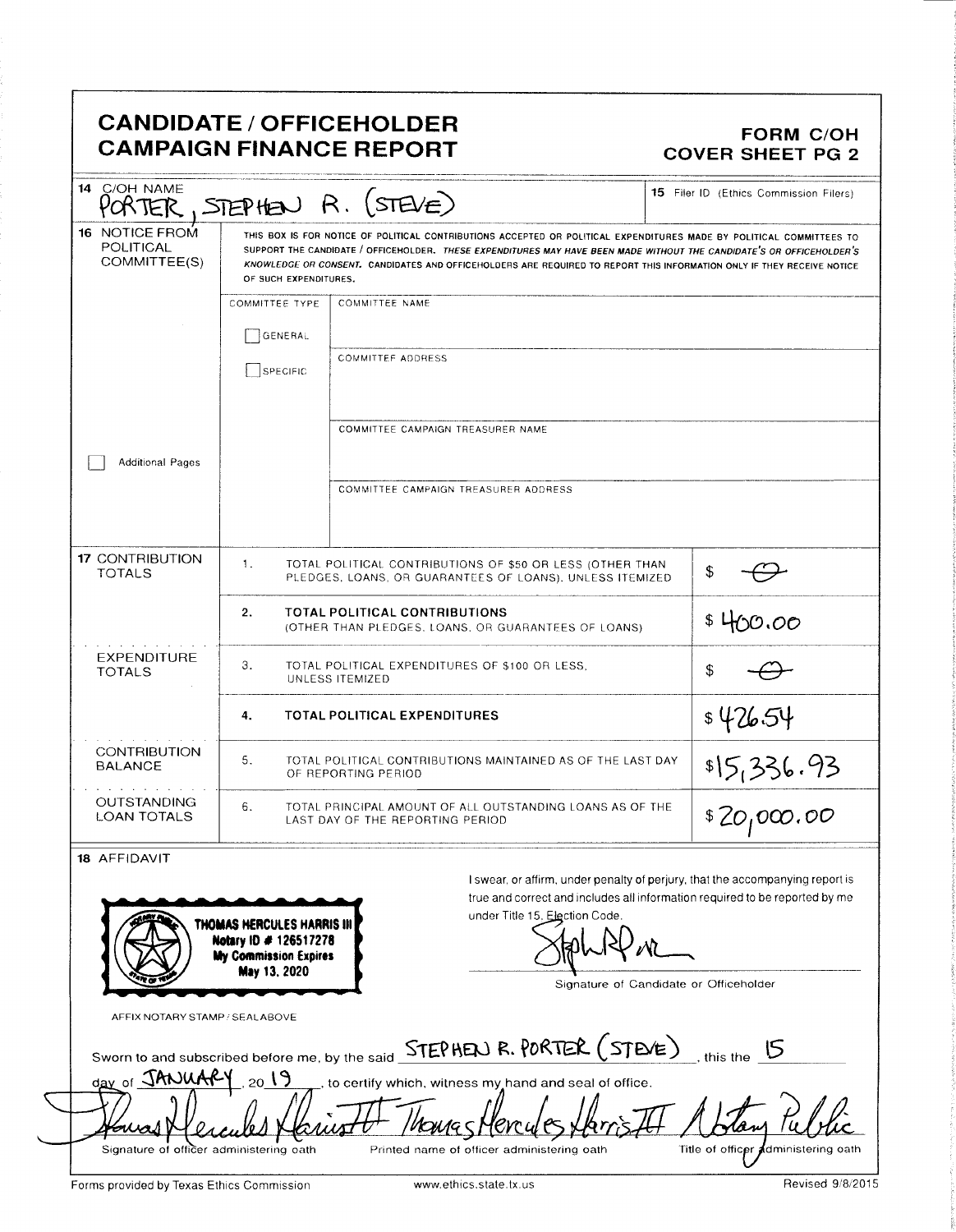## SUBTOTALS - C/OH FORM C/OH

# COVER SHEET PG 3

| 19  | <b>FILER NAME</b><br>20 Filer ID (Ethics Commission Filers)<br>PORTER, STEPHEN $R.$ (STEVE) |                                                                                              |  |                                  |
|-----|---------------------------------------------------------------------------------------------|----------------------------------------------------------------------------------------------|--|----------------------------------|
|     | 21 SCHEDULE SUBTOTALS<br>NAME OF SCHEDULE                                                   |                                                                                              |  | <b>SUBTOTAL</b><br><b>AMOUNT</b> |
| 1.  | $\bowtie$                                                                                   | SCHEDULE A1: MONETARY POLITICAL CONTRIBUTIONS                                                |  | \$400.00                         |
| 2.  |                                                                                             | SCHEDULE A2: NON-MONETARY (IN-KIND) POLITICAL CONTRIBUTIONS                                  |  | \$                               |
| З.  |                                                                                             | SCHEDULE B: PLEDGED CONTRIBUTIONS                                                            |  | \$                               |
| 4.  | $\mathsf{X}$                                                                                | <b>SCHEDULE E: LOANS</b>                                                                     |  |                                  |
| 5.  | $ \mathsf{X} $                                                                              | SCHEDULE F1: POLITICAL EXPENDITURES MADE FROM POLITICAL CONTRIBUTIONS                        |  | $\frac{$15,000.00}{$402.54}$     |
| 6.  |                                                                                             | SCHEDULE F2: UNPAID INCURRED OBLIGATIONS                                                     |  | \$                               |
| 7.  |                                                                                             | SCHEDULE F3: PURCHASE OF INVESTMENTS MADE FROM POLITICAL CONTRIBUTIONS                       |  | \$                               |
| 8.  | $\mathsf{X}\mathsf{I}$                                                                      | SCHEDULE F4: EXPENDITURES MADE BY CREDIT CARD                                                |  | \$414.34                         |
| 9.  |                                                                                             | SCHEDULE G: POLITICAL EXPENDITURES MADE FROM PERSONAL FUNDS                                  |  | \$                               |
| 10. |                                                                                             | SCHEDULE H: PAYMENT MADE FROM POLITICAL CONTRIBUTIONS TO A BUSINESS OF C/OH                  |  | \$                               |
| 11. |                                                                                             | SCHEDULE I: NON-POLITICAL EXPENDITURES MADE FROM POLITICAL CONTRIBUTIONS                     |  | \$                               |
| 12. |                                                                                             | SCHEDULE K: INTEREST, CREDITS, GAINS, REFUNDS, AND CONTRIBUTIONS<br><b>RETURNED TO FILER</b> |  | \$                               |
|     |                                                                                             |                                                                                              |  |                                  |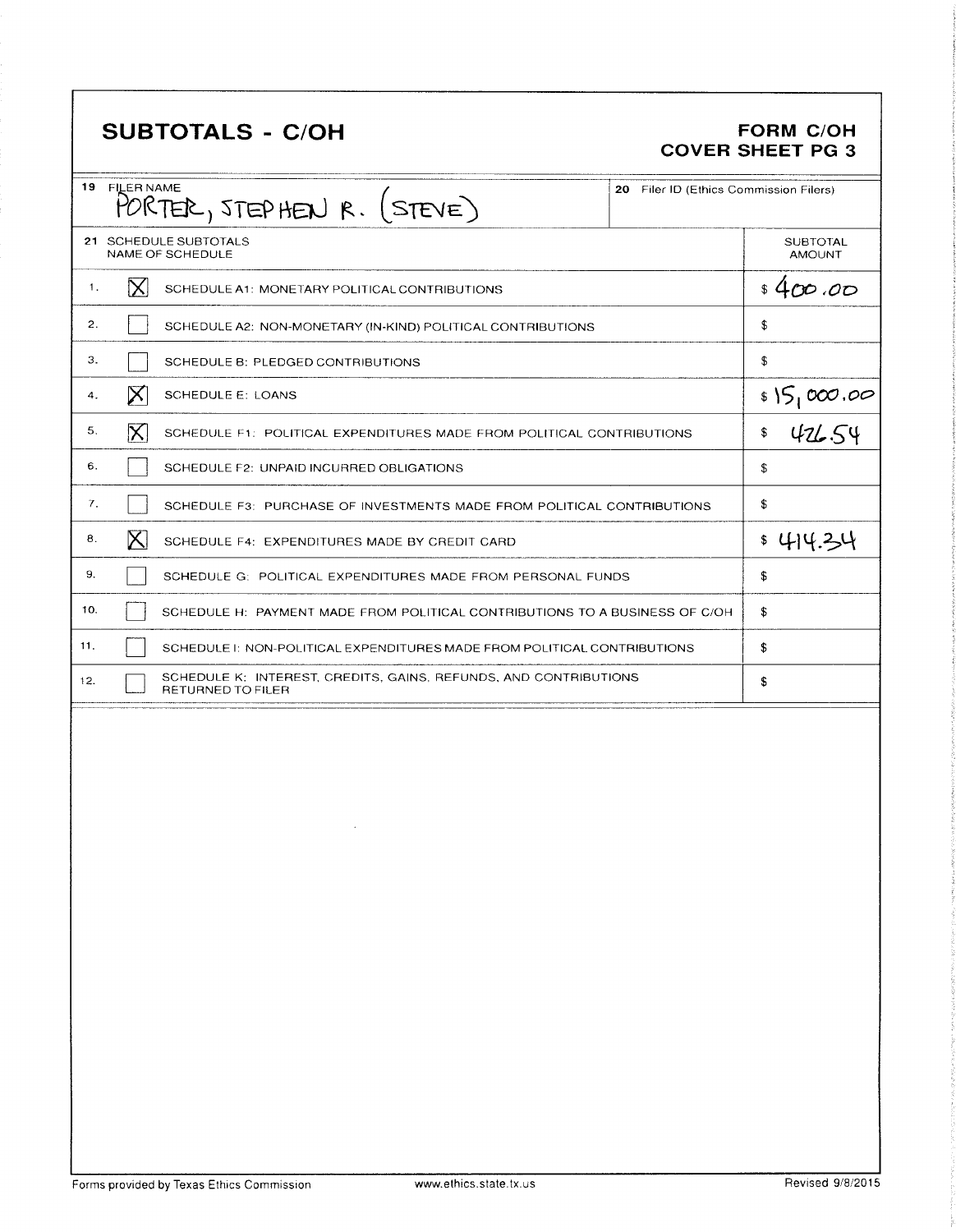## MONETARY POLITICAL CONTRIBUTIONS SCHEDULE A1

|                                                           |                                                                                        |                                                                                  | 1 Total pages Schedule A1:                |  |
|-----------------------------------------------------------|----------------------------------------------------------------------------------------|----------------------------------------------------------------------------------|-------------------------------------------|--|
| The Instruction Guide explains how to complete this form. |                                                                                        |                                                                                  |                                           |  |
| 2 FILER NAME                                              | PORTER, STEPHEN A. (STEVE)                                                             |                                                                                  | 3 Filer ID (Ethics Commission Filers)     |  |
| 4 Date                                                    | 5 Full name of contributor<br>BECKER<br>GARY<br>6 Contributor address:<br>City: State, | $\Box$ out-of-state PAC (ID#;<br>Zip Code                                        | 7 Amount of contribution (\$)<br>\$750.00 |  |
| 8                                                         | Principal occupation / Job title (See Instructions)<br>9                               | Employer (See Instructions)                                                      |                                           |  |
| Date                                                      | Full name of contributor<br>STEWART JACOBSON                                           | Zip Code                                                                         | Amount of contribution (\$)<br>\$150.00   |  |
|                                                           | Principal occupation / Job title (See Instructions)                                    | Employer (See Instructions)                                                      |                                           |  |
| Date                                                      | Full name of contributor                                                               | $\Box$ out-of-state PAC (ID#: $\Box$ $\Box$ $\Box$ $\Box$ $\Box$ $\Box$ $\Box$ ) | Amount of contribution (\$)               |  |
|                                                           | Contributor address:<br>City; State; Zip Code                                          |                                                                                  |                                           |  |
|                                                           | Principal occupation / Job title (See Instructions)                                    | Employer (See Instructions)                                                      |                                           |  |
| Date                                                      | Full name of contributor<br>City; State; Zip Code<br>Contributor address;              |                                                                                  | Amount of contribution (\$)               |  |
|                                                           | Principal occupation / Job title (See Instructions)                                    | Employer (See Instructions)                                                      |                                           |  |
|                                                           | ATTACH ADDITIONAL COPIES OF THIS SCHEDULE AS NEEDED                                    |                                                                                  |                                           |  |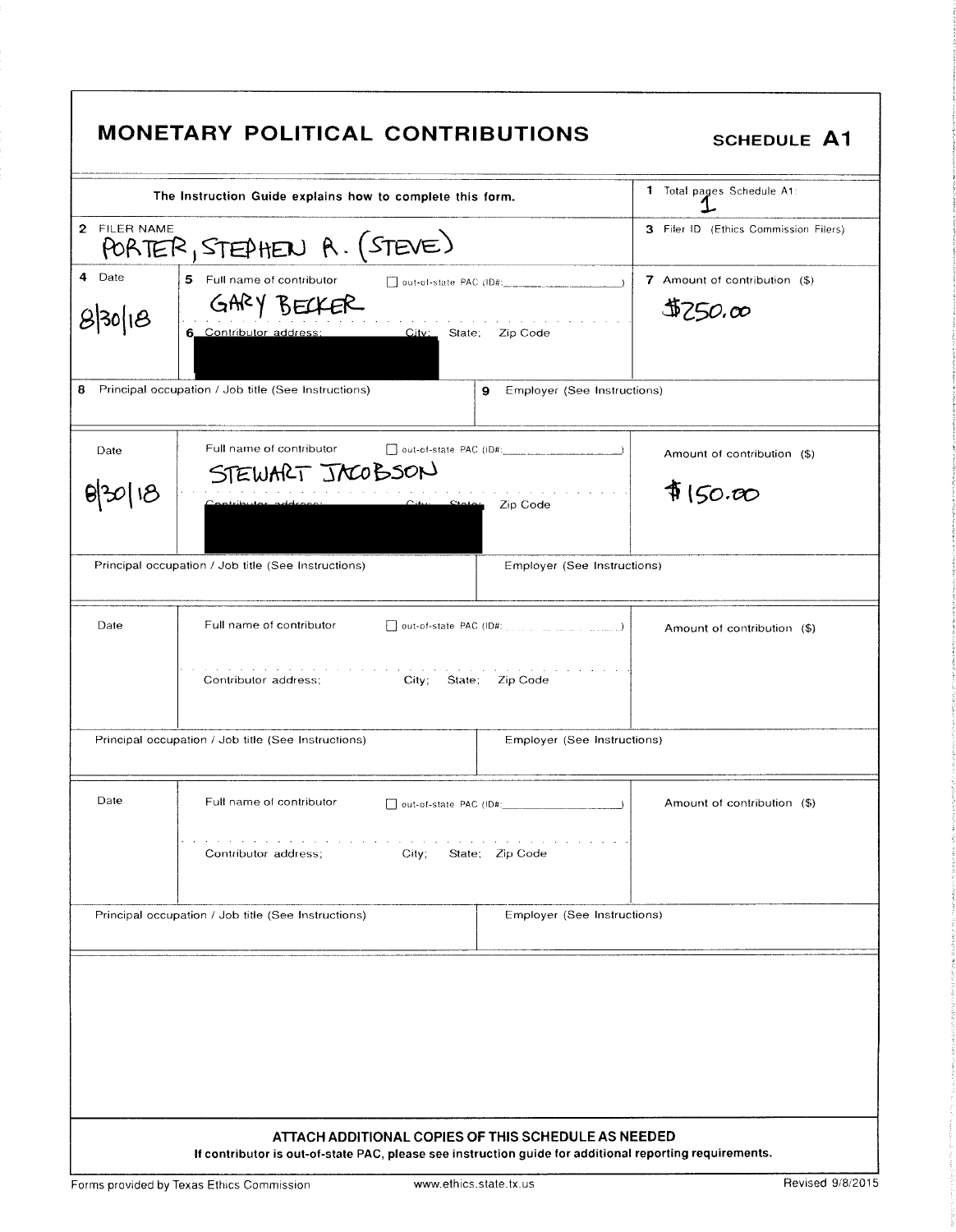| <b>LOANS</b>                                                                                      |                                                                                                    |                                                                                                    | <b>SCHEDULE E</b>                     |
|---------------------------------------------------------------------------------------------------|----------------------------------------------------------------------------------------------------|----------------------------------------------------------------------------------------------------|---------------------------------------|
|                                                                                                   | The Instruction Guide explains how to complete this form.                                          |                                                                                                    | 1 Total pages Schedule E:             |
| 2 FILER NAME                                                                                      | PORTER, STEPHEN R. (STEVE)                                                                         |                                                                                                    | 3 Filer ID (Ethics Commission Filers) |
| TOTAL OF UNITEMIZED LOANS<br>4                                                                    |                                                                                                    |                                                                                                    | \$                                    |
| 5<br>Date of loan<br>200<br>$\mathcal{Z}$                                                         | Name of lender<br>7<br>out-of-state PAC (ID#:<br>PORTER, STEPHEN R. (STEVE)                        |                                                                                                    | $9$ Loan Amount (\$)<br>5,000.00      |
| 6<br>Is lender<br>a financial<br>Institution?                                                     | 8<br>Lender address:<br>City;                                                                      | Zip Code<br>State;                                                                                 | 10 Interest rate                      |
|                                                                                                   |                                                                                                    |                                                                                                    | 11 Maturity date                      |
|                                                                                                   | <b>12</b> Principal occupation / Job title (See Instructions)                                      | <b>13</b> Employer (See Instructions)                                                              |                                       |
| 14 Description of Collateral<br>$\mathbf{\Sigma}$ none                                            |                                                                                                    | <b>15</b> Check if personal funds were deposited into political<br>account (See Instructions)<br>N |                                       |
| 16 GUARANTOR<br><b>INFORMATION</b>                                                                | <b>17</b> Name of guarantor                                                                        |                                                                                                    | 19 Amount Guaranteed (\$)             |
| not applicable<br>X.                                                                              | <b>18</b> Guarantor address:<br>City:                                                              | Zip Code<br>State;                                                                                 |                                       |
| <b>20</b> Principal Occupation (See Instructions)                                                 |                                                                                                    | 21 Employer (See Instructions)                                                                     |                                       |
| Date of Ioan                                                                                      | Name of lender<br>out-of-state PAC (IDII:                                                          |                                                                                                    | Loan Amount (\$)                      |
| is lender<br>a financial                                                                          | Lender address;<br>City,                                                                           | State,<br>Zip Code                                                                                 | Interest rate                         |
| Institution?<br>Y<br>N                                                                            |                                                                                                    |                                                                                                    | Maturity date                         |
|                                                                                                   | Principal occupation / Job title (See Instructions)                                                | Employer (See Instructions)                                                                        |                                       |
| Description of Collateral<br>none                                                                 |                                                                                                    | Check if personal funds were deposited into political<br>account (See Instructions)                |                                       |
| <b>GUARANTOR</b><br><b>INFORMATION</b>                                                            | Name of guarantor                                                                                  |                                                                                                    | Amount Guaranteed (\$)                |
| the contract of the contract of the contract of<br>City;<br>State: Zip Code<br>Guarantor address; |                                                                                                    |                                                                                                    |                                       |
| not applicable<br>Principal Occupation (See Instructions)                                         |                                                                                                    |                                                                                                    |                                       |
|                                                                                                   |                                                                                                    | Employer (See Instructions)                                                                        |                                       |
|                                                                                                   | If lender is out-of-state PAC, please see instruction guide for additional reporting requirements. | ATTACH ADDITIONAL COPIES OF THIS SCHEDULE AS NEEDED                                                |                                       |
| Revised 9/8/2015<br>www.ethics.state.tx.us<br>Forms provided by Texas Ethics Commission           |                                                                                                    |                                                                                                    |                                       |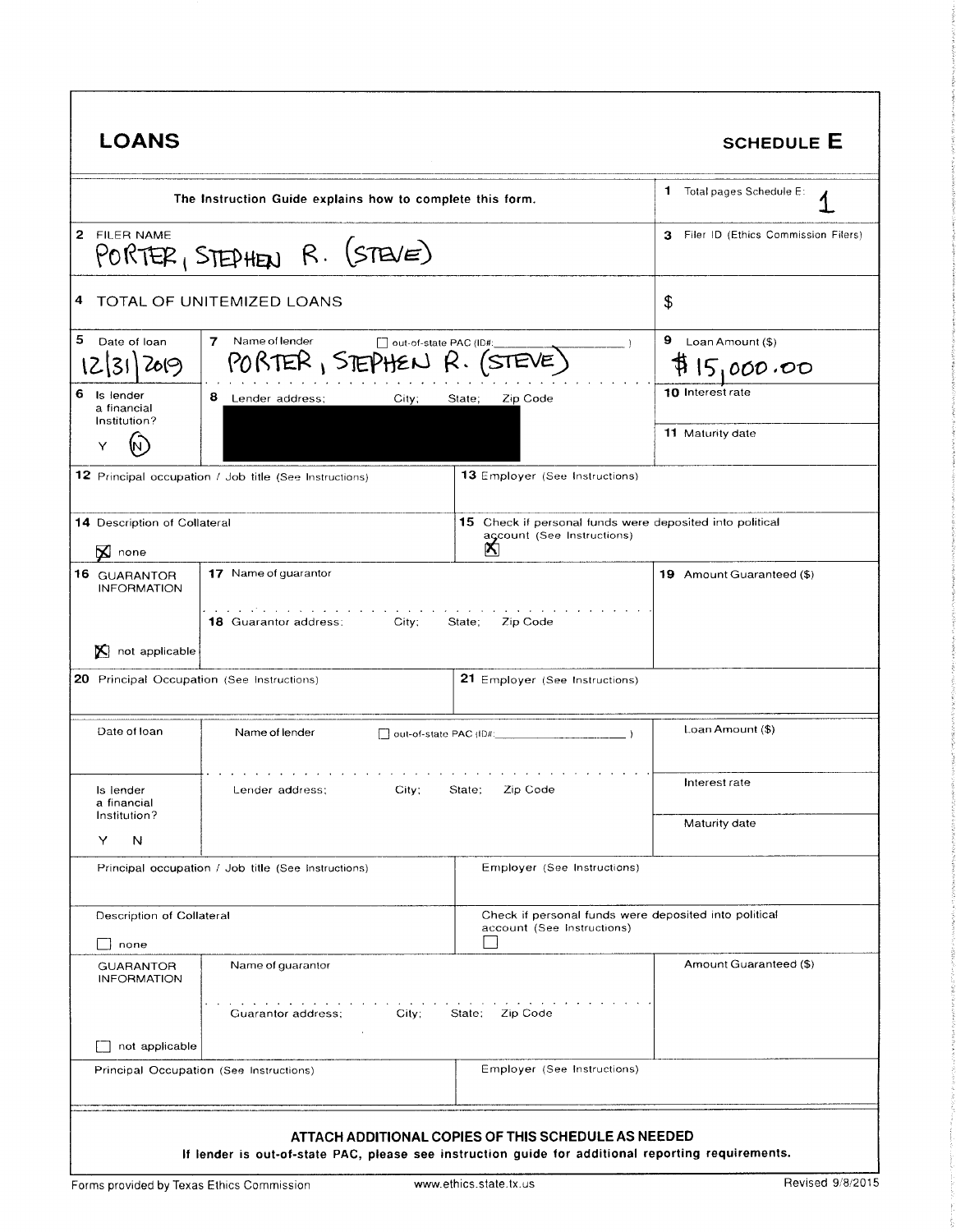### POLITICAL EXPENDITURES MADE FROM POLITICAL CONTRIBUTIONS SCHEDULE F1

| <b>EXPENDITURE CATEGORIES FOR BOX 8(a)</b>                                                                                                                              |                                                                                                                                                                       |                                                                                                                                        |                                                                                                                                                                                           |  |  |
|-------------------------------------------------------------------------------------------------------------------------------------------------------------------------|-----------------------------------------------------------------------------------------------------------------------------------------------------------------------|----------------------------------------------------------------------------------------------------------------------------------------|-------------------------------------------------------------------------------------------------------------------------------------------------------------------------------------------|--|--|
| Advertising Expense<br>Accounting/Banking<br>Consulting Expense<br>Contributions/Donations Made By<br>Candidate/Officeholder/Political Committee<br>Credit Card Payment | Event Expense<br>Fees<br>Food/Beverage Expense<br>Gift/Awards/Memorials Expense<br><b>Legal Services</b><br>The Instruction Guide explains how to complete this form. | Loan Repayment/Reimbursement<br>Office Overhead/Rental Expense<br>Polling Expense<br>Printing Expense<br>Salaries/Wages/Contract Labor | Solicitation/Fundraising Expense<br>Transportation Equipment & Related Expense<br><b>Travel In District</b><br><b>Travel Out Of District</b><br>Other (enter a category not listed above) |  |  |
| 1 Total pages Schedule F1:<br>$\Lambda$ OF Z                                                                                                                            | 2<br><b>ELLER NAME</b>                                                                                                                                                | STEPHEN R. (STEVE)                                                                                                                     | 3 Filer ID (Ethics Commission Filers)                                                                                                                                                     |  |  |
| 4 Date<br>0813012018                                                                                                                                                    | 5 Payee name                                                                                                                                                          |                                                                                                                                        |                                                                                                                                                                                           |  |  |
| $6$ Amount $(9)$<br>\$12.20                                                                                                                                             | 7 Pavee address:<br>City: State Zin Code                                                                                                                              |                                                                                                                                        |                                                                                                                                                                                           |  |  |
| 8                                                                                                                                                                       | (a) Category (See Categories listed at the top of this schedule)                                                                                                      | (b) Description                                                                                                                        |                                                                                                                                                                                           |  |  |
| <b>PURPOSE</b><br>ОF                                                                                                                                                    | riaes                                                                                                                                                                 |                                                                                                                                        | Check if travel outside of Texas. Complete Schedule T.<br>Check if Austin, TX. officeholder living expense                                                                                |  |  |
| <b>EXPENDITURE</b>                                                                                                                                                      |                                                                                                                                                                       |                                                                                                                                        | Online contribution service                                                                                                                                                               |  |  |
| 9 Complete ONLY if direct<br>expenditure to benefit C/OH                                                                                                                | Candidate / Officeholder name                                                                                                                                         | Office sought                                                                                                                          | Office held                                                                                                                                                                               |  |  |
| Date                                                                                                                                                                    | Payee name                                                                                                                                                            |                                                                                                                                        |                                                                                                                                                                                           |  |  |
| 20(8)                                                                                                                                                                   | CHASE CARD SERVICES                                                                                                                                                   |                                                                                                                                        |                                                                                                                                                                                           |  |  |
| Amount (\$)<br>City; State; Zip Code<br>Payee address;                                                                                                                  |                                                                                                                                                                       |                                                                                                                                        |                                                                                                                                                                                           |  |  |
| $*5451$                                                                                                                                                                 |                                                                                                                                                                       |                                                                                                                                        |                                                                                                                                                                                           |  |  |
|                                                                                                                                                                         | Category (See Categories listed at the top of this schedule)<br>Description                                                                                           |                                                                                                                                        |                                                                                                                                                                                           |  |  |
| OF<br><b>EXPENDITURE</b>                                                                                                                                                | Check if travel outside of Texas. Complete Schedule T.<br><b>PURPOSE</b><br>Check if Austin, TX, officeholder living expense<br>Credit card payment                   |                                                                                                                                        |                                                                                                                                                                                           |  |  |
| Complete ONLY if direct<br>expenditure to benefit C/OH                                                                                                                  | Candidate / Officeholder name                                                                                                                                         | Office sought                                                                                                                          | Office held                                                                                                                                                                               |  |  |
| Date                                                                                                                                                                    | Payee name                                                                                                                                                            |                                                                                                                                        |                                                                                                                                                                                           |  |  |
| 10/15/2018                                                                                                                                                              | CHASE CARD SERVICES                                                                                                                                                   |                                                                                                                                        |                                                                                                                                                                                           |  |  |
| Amount (\$)                                                                                                                                                             | City: State: Zip Code<br>Payee address:                                                                                                                               |                                                                                                                                        |                                                                                                                                                                                           |  |  |
| R.S. 29                                                                                                                                                                 |                                                                                                                                                                       |                                                                                                                                        |                                                                                                                                                                                           |  |  |
|                                                                                                                                                                         | Category (See Categories listed at the top of this schedule)                                                                                                          | Description                                                                                                                            |                                                                                                                                                                                           |  |  |
| <b>PURPOSE</b><br>ОF<br><b>EXPENDITURE</b>                                                                                                                              | Credit card payment                                                                                                                                                   |                                                                                                                                        | Check if travel outside of Texas. Complete Schedule T.<br>Check if Austin, TX, officeholder living expense                                                                                |  |  |
| Complete ONLY if direct<br>expenditure to benefit C/OH                                                                                                                  | Candidate / Officeholder name                                                                                                                                         | Office sought                                                                                                                          | Office held                                                                                                                                                                               |  |  |
| ATTACH ADDITIONAL COPIES OF THIS SCHEDULE AS NEEDED                                                                                                                     |                                                                                                                                                                       |                                                                                                                                        |                                                                                                                                                                                           |  |  |

Forms provided by Texas Ethics Commission www.ethics.state.tx.us Revised 9/8/2015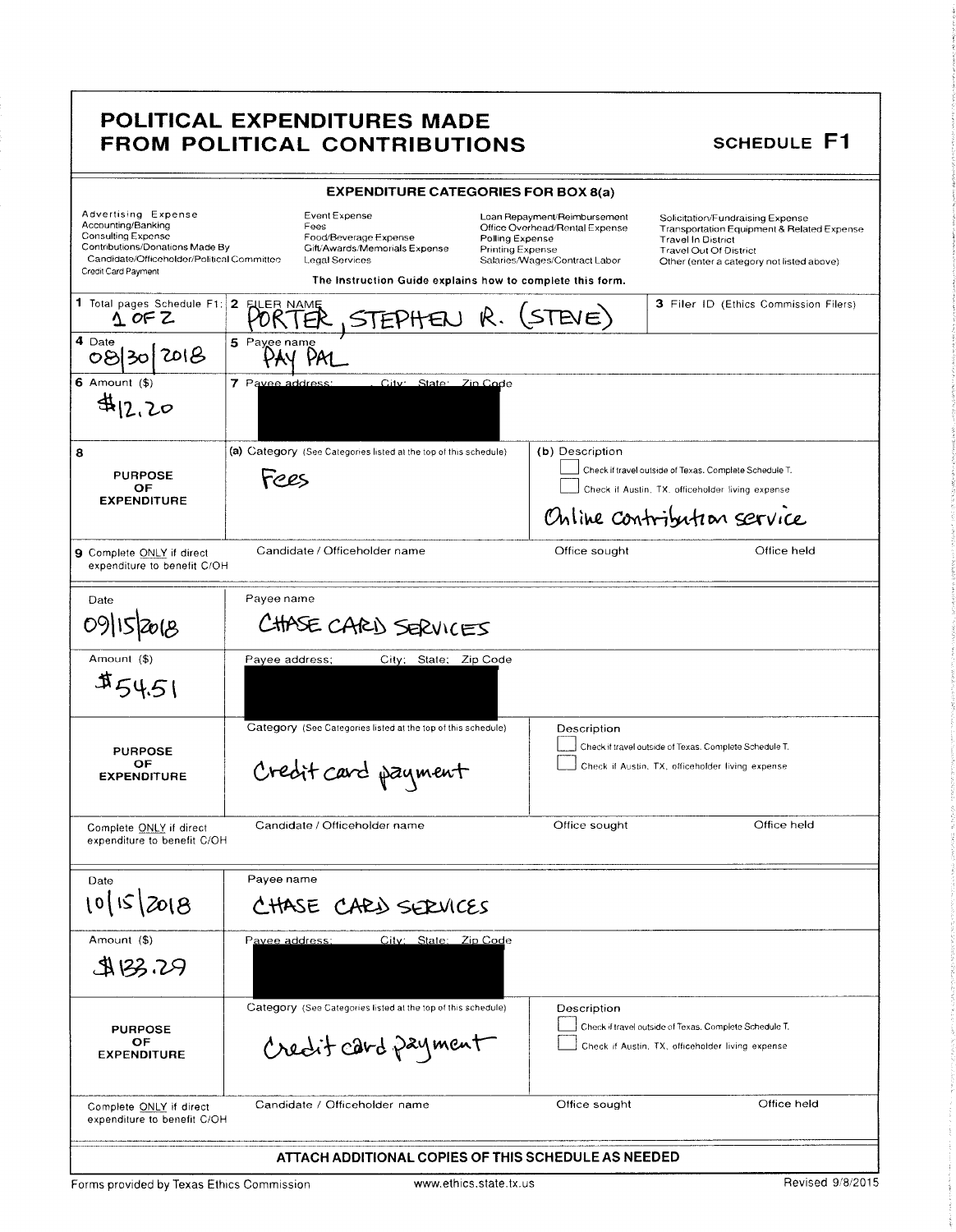### POLITICAL EXPENDITURES MADE FROM POLITICAL CONTRIBUTIONS SCHEDULE F1

| <b>EXPENDITURE CATEGORIES FOR BOX 8(a)</b>                                                                                                       |                                                                                                          |                                                                                                                                        |                                                                                                                                                                                           |  |
|--------------------------------------------------------------------------------------------------------------------------------------------------|----------------------------------------------------------------------------------------------------------|----------------------------------------------------------------------------------------------------------------------------------------|-------------------------------------------------------------------------------------------------------------------------------------------------------------------------------------------|--|
| Advertising Expense<br>Accounting/Banking<br>Consulting Expense<br>Contributions/Donations Made By<br>Candidate/Officeholder/Political Committee | Event Expense<br>Fees<br>Food/Beverage Expense<br>Gift/Awards/Memorials Expense<br><b>Legal Services</b> | Loan Repayment/Reimbursement<br>Office Overhead/Rental Expense<br>Polling Expense<br>Printing Expense<br>Salaries/Wages/Contract Labor | Solicitation/Fundraising Expense<br>Transportation Equipment & Related Expense<br><b>Travel In District</b><br><b>Travel Out Of District</b><br>Other (enter a category not listed above) |  |
| Credit Card Payment                                                                                                                              | The Instruction Guide explains how to complete this form.                                                |                                                                                                                                        |                                                                                                                                                                                           |  |
| 1 Total pages Schedule F1:<br>20F2                                                                                                               | 2 FALER NAME<br>STEPHEN R. (STEVE)                                                                       |                                                                                                                                        | 3 Filer ID (Ethics Commission Filers)                                                                                                                                                     |  |
| 4 Date<br>12 15 2018                                                                                                                             | 5 Payee name<br>CARD SERVICES<br>CHVE                                                                    |                                                                                                                                        |                                                                                                                                                                                           |  |
| $6$ Amount $(3)$                                                                                                                                 | City; State; Zip Code<br>7 Payee address;                                                                |                                                                                                                                        |                                                                                                                                                                                           |  |
| \$226.54                                                                                                                                         |                                                                                                          |                                                                                                                                        |                                                                                                                                                                                           |  |
| 8<br><b>PURPOSE</b><br>OF<br><b>EXPENDITURE</b>                                                                                                  | (a) Category (See Categories listed at the top of this schedule)<br>Credit card payment                  | (b) Description                                                                                                                        | Check if travel outside of Texas, Complete Schedule T.<br>Check if Austin, TX, officeholder living expense                                                                                |  |
| 9 Complete ONLY if direct<br>expenditure to benefit C/OH                                                                                         | Candidate / Officeholder name                                                                            | Office sought                                                                                                                          | Office held                                                                                                                                                                               |  |
|                                                                                                                                                  |                                                                                                          |                                                                                                                                        |                                                                                                                                                                                           |  |
| Date                                                                                                                                             | Payee name                                                                                               |                                                                                                                                        |                                                                                                                                                                                           |  |
| Amount (\$)                                                                                                                                      | City: State; Zip Code<br>Payee address;                                                                  |                                                                                                                                        |                                                                                                                                                                                           |  |
| <b>PURPOSE</b><br>ОF<br><b>EXPENDITURE</b>                                                                                                       | Category (See Categories listed at the top of this schedule)                                             | Description                                                                                                                            | Check if travel outside of Texas. Complete Schedule T.<br>Check if Austin, TX, officeholder living expense                                                                                |  |
| Complete ONLY if direct<br>expenditure to benefit C/OH                                                                                           | Candidate / Officeholder name                                                                            | Office sought                                                                                                                          | Office held                                                                                                                                                                               |  |
| Date                                                                                                                                             | Payee name                                                                                               |                                                                                                                                        |                                                                                                                                                                                           |  |
| Amount (\$)                                                                                                                                      | Payee address;<br>City: State: Zip Code                                                                  |                                                                                                                                        |                                                                                                                                                                                           |  |
| <b>PURPOSE</b><br><b>OF</b><br><b>EXPENDITURE</b>                                                                                                | Category (See Categories listed at the top of this schedule)                                             | Description                                                                                                                            | Check if travel outside of Texas. Complete Schedule T.<br>Check if Austin, TX, officeholder living expense                                                                                |  |
| Complete ONLY if direct                                                                                                                          | Office held<br>Office sought<br>Candidate / Officeholder name<br>expenditure to benefit C/OH             |                                                                                                                                        |                                                                                                                                                                                           |  |
|                                                                                                                                                  | ATTACH ADDITIONAL COPIES OF THIS SCHEDULE AS NEEDED                                                      |                                                                                                                                        |                                                                                                                                                                                           |  |
|                                                                                                                                                  | Revised 9/8/2015<br>www.ethics.state.tx.us<br>Forms provided by Texas Ethics Commission                  |                                                                                                                                        |                                                                                                                                                                                           |  |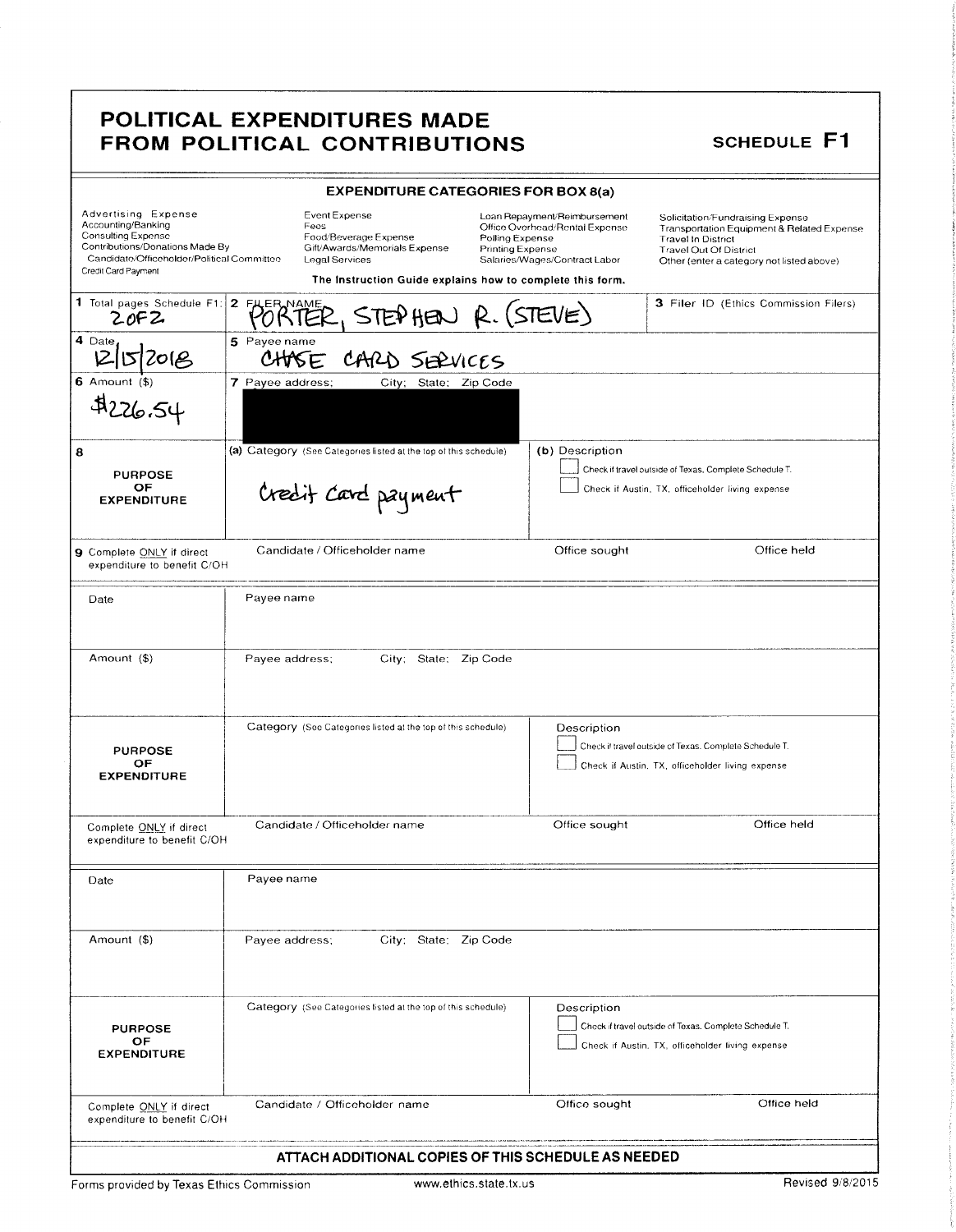|                                                                                                                                                         | <b>EXPENDITURES MADE BY CREDIT CARD</b>                                                                                                                                                                      | <b>SCHEDULE F4</b>                                                                                                                                                                                                                                                                           |
|---------------------------------------------------------------------------------------------------------------------------------------------------------|--------------------------------------------------------------------------------------------------------------------------------------------------------------------------------------------------------------|----------------------------------------------------------------------------------------------------------------------------------------------------------------------------------------------------------------------------------------------------------------------------------------------|
|                                                                                                                                                         | <b>EXPENDITURE CATEGORIES FOR BOX 10(a)</b>                                                                                                                                                                  |                                                                                                                                                                                                                                                                                              |
| <b>Advertising Expense</b><br>Accounting/Banking<br>Consulting Expense<br>Contributions/Donations Made By<br>Candidate/Officeholder/Political Committee | Event Expense<br>Fees<br>Food/Beverage Expense<br>Polling Expense<br>Gift/Awards/Memorials Expense<br>Printing Expense<br><b>Legal Services</b><br>The Instruction Guide explains how to complete this form. | Loan Repayment/Reimbursement<br>Solicitation/Fundraising Expense<br>Office Overhead/Rental Expense<br>Transportation Equipment & Related Expense<br><b>Travel In District</b><br><b>Travel Out Of District</b><br>Salaries/Wages/Contract Labor<br>Other (enter a category not listed above) |
| 1.<br>Total pages Schedule F4:<br>$1$ of                                                                                                                | 2 FILER NAME<br><u>RTER , STEPHEN R. (STEVE)</u>                                                                                                                                                             | 3 Filer ID (Ethics Commission Filers)                                                                                                                                                                                                                                                        |
|                                                                                                                                                         | 4 TOTAL OF UNITEMIZED EXPENDITURES CHARGED TO A CREDIT CARD                                                                                                                                                  | \$                                                                                                                                                                                                                                                                                           |
| 5 Date<br>08/29/2018                                                                                                                                    | 6 Payee name<br>. ଏଠା 1) <i>2</i> ମ                                                                                                                                                                          |                                                                                                                                                                                                                                                                                              |
| 7 Amount $($ )<br>#34.34                                                                                                                                | 8 Payee address;<br>City:<br>State: Zip Code                                                                                                                                                                 |                                                                                                                                                                                                                                                                                              |
| 9<br>TYPE OF<br><b>EXPENDITURE</b>                                                                                                                      | Political<br>Non-Political                                                                                                                                                                                   |                                                                                                                                                                                                                                                                                              |
| 10<br><b>PURPOSE</b><br>ОF<br><b>EXPENDITURE</b>                                                                                                        | (a) Category (See Categories listed at the top of this schedule)<br>Advertising Expense                                                                                                                      | (b) Description<br>Check if travel outside of Texas. Complete Schedule T.<br>Check if Austin, TX, officeholder living expense<br>Domain renewal (compret)                                                                                                                                    |
| 11 Complete ONLY if direct<br>expenditure to benefit C/OH<br>2018                                                                                       | Candidate / Officeholder name<br>Payee name                                                                                                                                                                  | Office held<br>Office sought                                                                                                                                                                                                                                                                 |
| Amount (\$)                                                                                                                                             | City;<br>State; Zip Code<br>Payee address;                                                                                                                                                                   |                                                                                                                                                                                                                                                                                              |
| 120.17                                                                                                                                                  |                                                                                                                                                                                                              |                                                                                                                                                                                                                                                                                              |
| <b>TYPE OF</b><br><b>EXPENDITURE</b>                                                                                                                    | Non-Political<br>Political                                                                                                                                                                                   |                                                                                                                                                                                                                                                                                              |
| <b>PURPOSE</b><br>ОF<br><b>EXPENDITURE</b>                                                                                                              | Category (See Categories listed at the top of this schedule)<br>Advartising expense                                                                                                                          | Description<br>Check if travel outside of Texas. Complete Schedule T.<br>Check if Austin, TX, officeholder living expense<br>Domain renewal                                                                                                                                                  |
| Complete ONLY if direct<br>expenditure to benefit C/OH                                                                                                  | Candidate / Officeholder name                                                                                                                                                                                | Office held<br>Office sought                                                                                                                                                                                                                                                                 |
|                                                                                                                                                         |                                                                                                                                                                                                              |                                                                                                                                                                                                                                                                                              |
|                                                                                                                                                         | ATTACH ADDITIONAL COPIES OF THIS SCHEDULE AS NEEDED<br>www.ethics.state.tx.us<br>Forms provided by Texas Ethics Commission                                                                                   | Revised 9/8/2015                                                                                                                                                                                                                                                                             |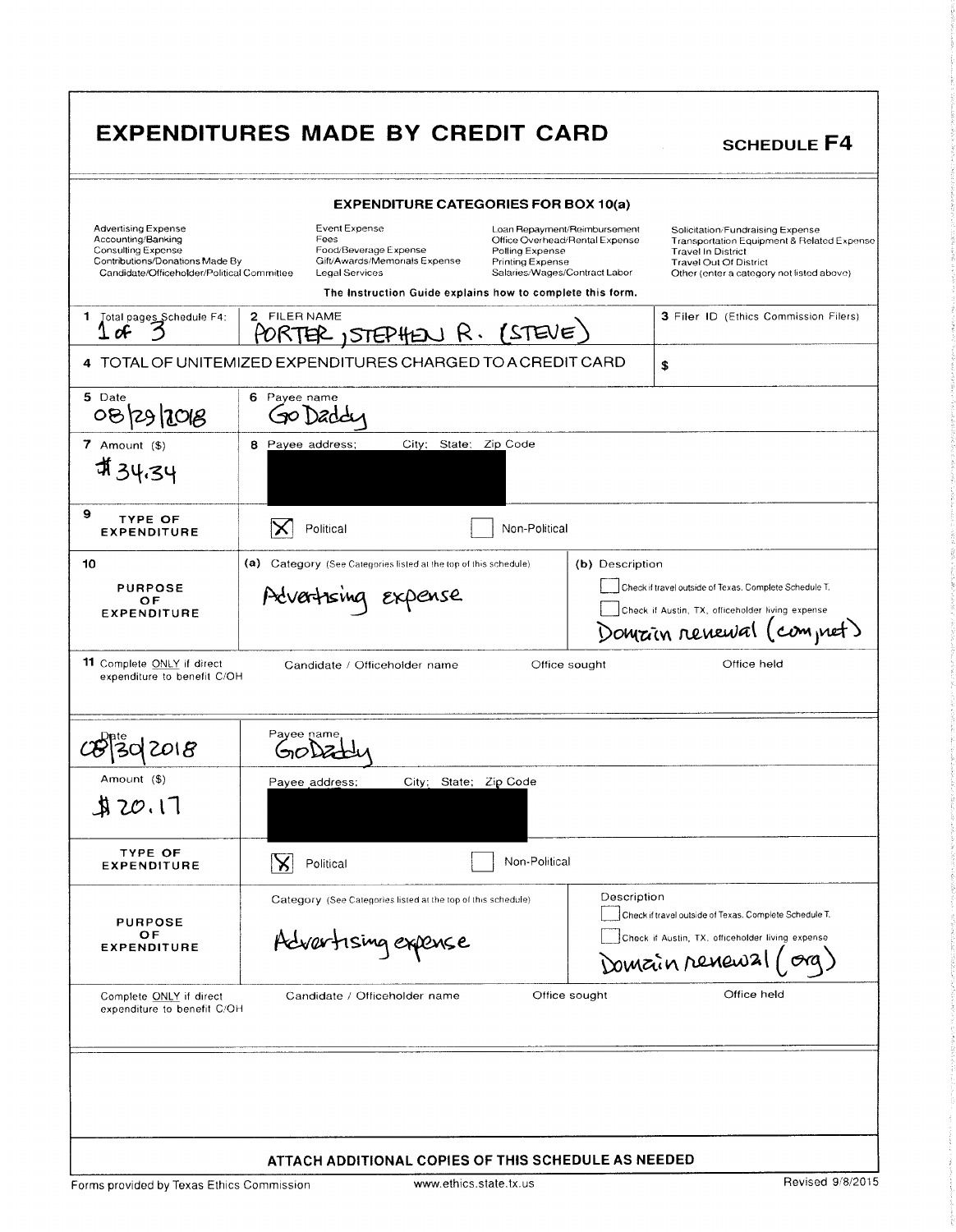|                                                                                                                                                         | <b>EXPENDITURES MADE BY CREDIT CARD</b>                                                                                                                                                                                         | <b>SCHEDULE F4</b>                                                                                                                                                                                                                                          |
|---------------------------------------------------------------------------------------------------------------------------------------------------------|---------------------------------------------------------------------------------------------------------------------------------------------------------------------------------------------------------------------------------|-------------------------------------------------------------------------------------------------------------------------------------------------------------------------------------------------------------------------------------------------------------|
| <b>Advertising Expense</b><br>Accounting/Banking<br>Consulting Expense<br>Contributions/Donations Made By<br>Candidate/Officeholder/Political Committee | <b>EXPENDITURE CATEGORIES FOR BOX 10(a)</b><br>Event Expense<br>Fees<br>Food/Beverage Expense<br>Polling Expense<br>Gift/Awards/Memorials Expense<br>Printing Expense<br><b>Legal Services</b><br>Salaries/Wages/Contract Labor | Loan Repayment/Reimbursement<br>Solicitation/Fundraising Expense<br>Office Overhead/Rental Expense<br>Transportation Equipment & Related Expense<br><b>Travel In District</b><br><b>Travel Out Of District</b><br>Other (enter a category not listed above) |
| 1 Total pages Schedule F4:<br><b>2d3</b>                                                                                                                | The Instruction Guide explains how to complete this form.<br>PORTER, STEPHEN R. (STEVE)<br>4 TOTAL OF UNITEMIZED EXPENDITURES CHARGED TO A CREDIT CARD                                                                          | 3 Filer ID (Ethics Commission Filers)<br>\$                                                                                                                                                                                                                 |
| 5 Date<br>09 18 2018<br>7 Amount $($)$<br>4102.00                                                                                                       | 6 Payee name<br>US POSTAL SERVICE<br><b>8</b> Payee address;<br>City; State; Zip Code                                                                                                                                           |                                                                                                                                                                                                                                                             |
| 9<br><b>TYPE OF</b><br><b>EXPENDITURE</b><br>10<br><b>PURPOSE</b><br>OF<br><b>EXPENDITURE</b>                                                           | Political<br>Non-Political<br>(a) Category (See Categories listed at the top of this schedule)<br>OFFICE OVER HEAD                                                                                                              | (b) Description<br>Check if travel outside of Texas, Complete Schedule T.<br>Check if Austin, TX, officeholder living expense                                                                                                                               |
| 11 Complete ONLY if direct<br>expenditure to benefit C/OH                                                                                               | Candidate / Officeholder name                                                                                                                                                                                                   | POSTOPFICE BOX RENEWAL<br>Office held<br>Office sought                                                                                                                                                                                                      |
| Date<br>Amount (\$)                                                                                                                                     | Payee name<br>SKEETERS MESQUITE GRILL<br>City; State; Zip Code<br>Payee address:                                                                                                                                                |                                                                                                                                                                                                                                                             |
| 82.154<br><b>TYPE OF</b>                                                                                                                                | Non-Political                                                                                                                                                                                                                   |                                                                                                                                                                                                                                                             |
| <b>EXPENDITURE</b><br><b>PURPOSE</b><br>ОF<br><b>EXPENDITURE</b>                                                                                        | Political<br>Category (See Categories listed at the top of this schedule)<br>Food   Beverage ExpEnse                                                                                                                            | Description<br>Check if travel outside of Texas. Complete Schedule T.<br>Check if Austin, TX, officeholder living expense<br>Campaign meeting                                                                                                               |
| Complete ONLY if direct<br>expenditure to benefit C/OH                                                                                                  | Candidate / Officeholder name                                                                                                                                                                                                   | Office held<br>Office sought                                                                                                                                                                                                                                |
| Forms provided by Texas Ethics Commission                                                                                                               | ATTACH ADDITIONAL COPIES OF THIS SCHEDULE AS NEEDED<br>www.ethics.state.tx.us                                                                                                                                                   | Revised 9/8/2015                                                                                                                                                                                                                                            |